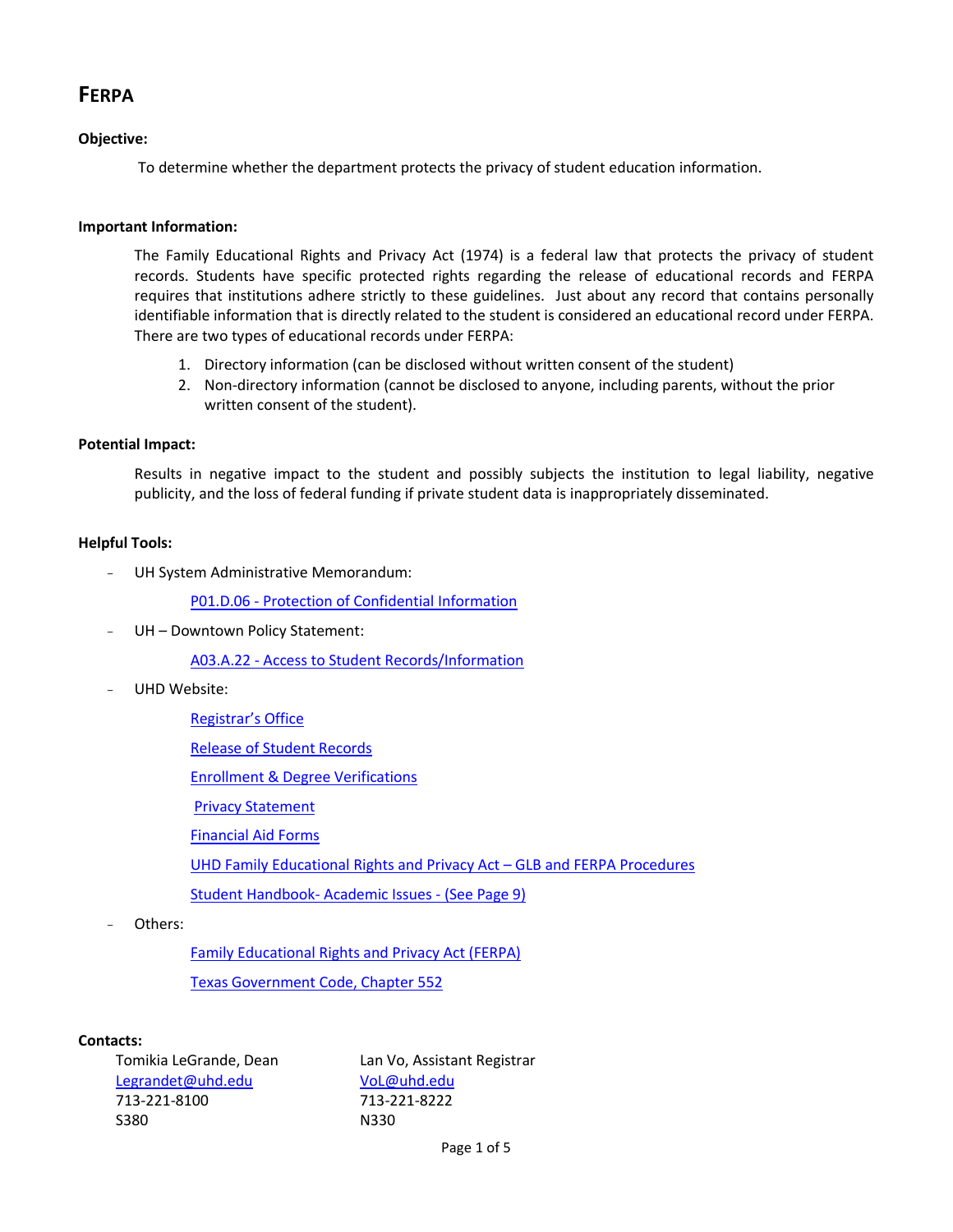#### **Frequently Observed Weaknesses/Deficiencies:**

- Failure to properly protect student records.
- Releasing student information without proper written authorization.
- Accessing student educational information without a legitimate need related to completing job responsibilities.
- Publicly posting test grades where students can view each other's information.
- Leaving a stack of graded tests for students to pick up and sort through.
- Discussing student information with anyone (including parents) other than the student or a school official with a work-related need to know without written consent from the student.
- Identifying a student using the social security number or student ID instead of first name, last name and date of birth.
- Having a third party present during a meeting with a student such as in an advising session without obtaining the student's written consent that the third party can be present listening to the disclosure of the student's education record.

### **Best Business Practices:**

- 1. Ensure that personnel with access to student education information, as well as all students, are aware of FERPA requirements. FERPA requires that UHD annually notify students of their educational privacy rights. UHD publishes FERPA information in the UHD Catalog, Student Handbook and Semester Bulletin each year.
- 2. Ensure that personnel whose work-related responsibilities include access to student record data and individually identifiable information in any medium or format have signed UHD's Applicant Confidentiality Statement included in the IT access forms, such as the Banner Access Approval Form and the Fortis Access Approval Form.
- 3. Ensure all requests for access to student records are routed through the Registrar's Office for approval and forwarded to Information Technology for granting of access and records maintenance.
- 4. Consider information in student records confidential and do not disclose or release, except as allowed by law and UHD policy. UHD may not disclose non-directory student information without an UHD work-related need or prior-written authorization by the student, except when authorized by law to do so. Students must submit a signed release to the Registrar's Office authorizing a disclosure and the Registrar's Office will direct the student and/or department personnel appropriately. If the disclosure of records includes financial aid information, the student may submit a signed release directly to the Office of Scholarships and Financial Aid.
- 5. Non-directory information includes, but is not limited to: social security number, student identification number, race, ethnicity, nationality, gender, transcripts, and grade reports.
- 6. At UHD, directory information includes all of the following: Student's name, mailing address, primary telephone number, date of birth, place of birth, University assigned e-mail address, major and minor fields of study, degrees, certificates, awards and honors received, dates of attendance, graduation date, expected graduation date, student's user name, most recent previous education institution attended, classification, participation in officially recognized activities and sports, weight and height of members of athletic teams, enrollment status.
- 7. Ensure that personnel with access to confidential student records complete annual mandatory FERPA training.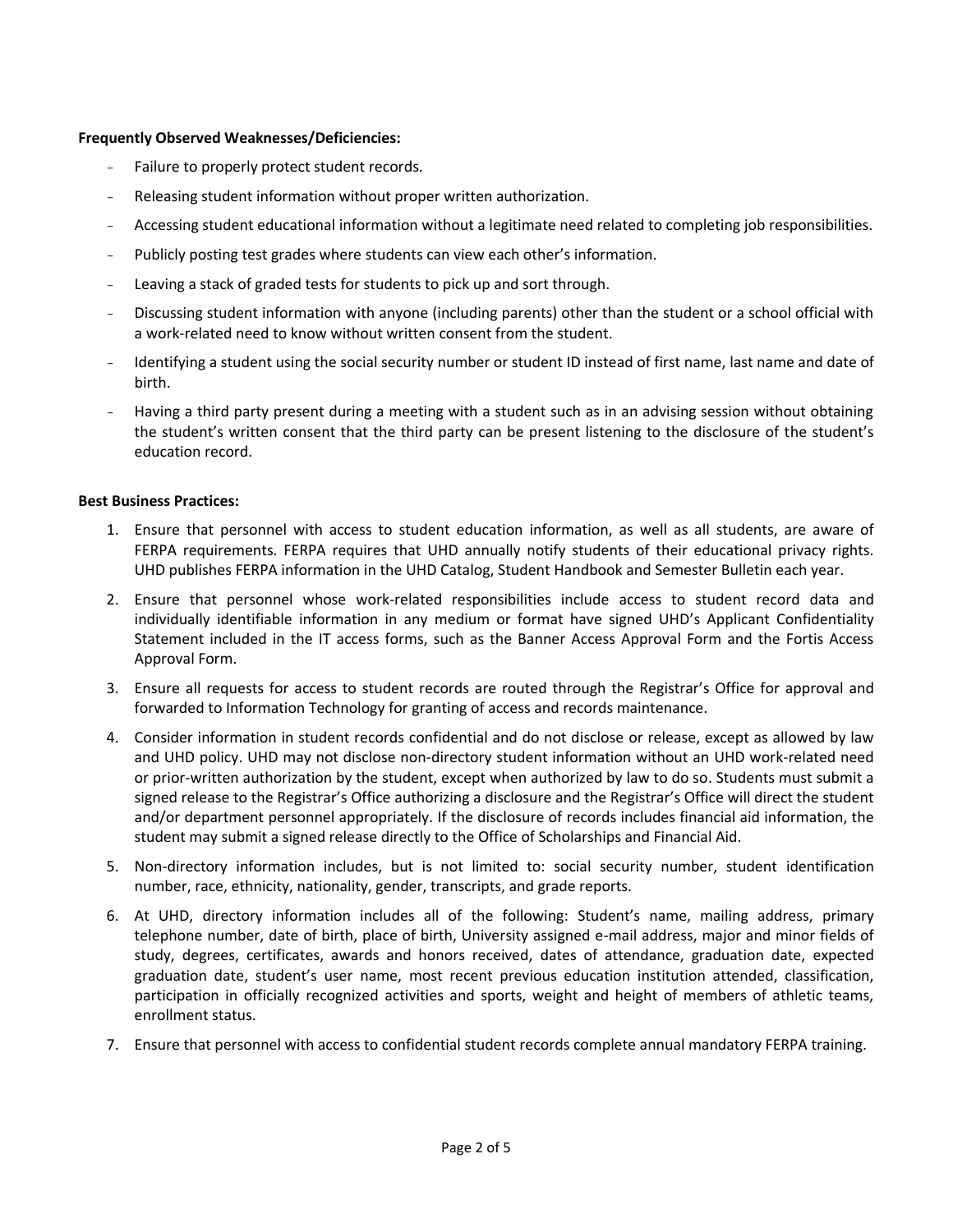**Case Scenario:** Mrs. Jones, the mother of Lisa Jones who is a student at UHD, telephones Ms. Taylor. Ms. Taylor is Lisa's Academic College Advisor and has assisted Lisa with her degree plan. Mrs. Jones explains that she has been very concerned about her daughter's attendance and a recent test grade; she asks Ms. Taylor to tell her how her daughter is performing in school. Ms. Taylor does not have written consent from the student to release this information; however, because the mother seems so concerned, she feels certain it is ok. Ms. Taylor reviews Lisa's records and tells Mrs. Jones that Lisa has all A's in her classes and that there is no need to worry. Did Ms. Taylor violate FERPA by providing this information?

**Case Scenario Answer:** Yes, the student did not authorize release of her educational information. This violates FERPA and as well as UHD's policies.

**Case Scenario:** Mark, a human resources representative from a local company, calls to verify the enrollment dates and degree awarded for a former UHD student who is applying for a job. Melissa knows that dates of attendance, enrollment status and degree awarded are part of the directory information list so she believes it is ok to check the student's record on the student information system and release that information to the caller. Melissa finds the student record and realizes that that the person has been awarded a degree, there is, however, a signed statement from the student (confidentiality form) requesting that no information is to be released. She figures that the student has already been awarded the degree and you do not want to negatively impact his chances of getting a job. Melissa releases the information to Mark. Is this a violation of FERPA?

**Case Scenario Answer:** Yes it is. Melissa must honor the student's FERPA right of non-disclosure. Instead, she should have responded: " I have no information that I can release on that individual" and ask Mark to let the job applicant know that he/she can contact the Registrar's Office if there are any questions of concerns.

**Case Scenario:** Professor Frank receives a call from the local police department. Officer James explains that he is in the middle of an investigation and is wondering if Lyle Maddox was in class the week before on Friday, July 10th. Professor Frank checks his attendance records for class that day and tells Officer James, yes, Lyle was in class on that Friday. Is this a violation of FERPA?

**Case Scenario Answer:** Yes, the officer should have been directed to the UHD Police Department and the Registrar's Office so that appropriate procedures could be followed prior to release of such information.

**Case Scenario:** Antonio is responsible for offering assistance at his department's front counter. Mrs. Morrison, who works for a health insurance company, approaches the counter requesting information about a Mandy Nguyen. Mrs. Morrison is interested in obtaining any records specifically dealing with the student's medical history (if UHD has any) and provides him with a request letter on company letterhead. Antonio looks in Fortis and sees that we have hospital discharge documentation and several physician notes/letters that were submitted last semester as proof because the student requested to withdraw after the deadline. Upon careful inspection of the letter Antonio notices that it does not include the student's signed approval to release the information. He does not release the information to Mrs. Morrison. Did Antonio meet FERPA requirements with his decision?

**Case Scenario Answer:** Yes, he complied with FERPA by not releasing the information which was requested because the student did not provide a signed release and also, please note that the following are NOT education records: Sole Possession Records, Law Enforcement Unit Records, Employment Records, Post-Attendance Records, and **Medical Records**.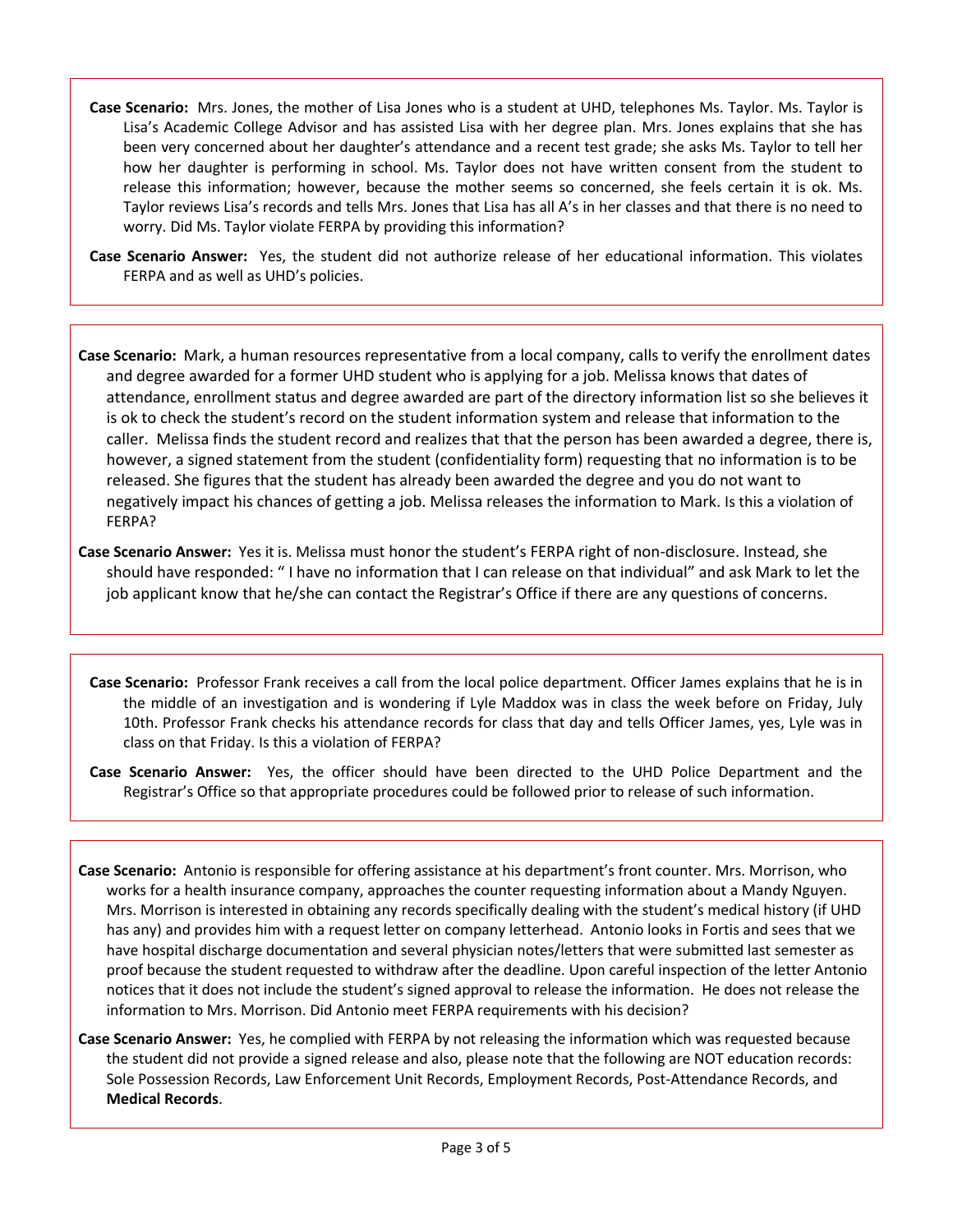# **AREA**

This questionnaire is designed so that "no" answers indicate that an internal control weakness may exist and the procedure/process may need to be examined in greater detail. **Comments should be provided for "No" answers.**  When such weaknesses are identified, a change in the process may be necessary OR a control may need to be put into place to address the weakness. The appropriate UHD contact office (as outlined in the self-assessment text) may be contacted for assistance with identified weaknesses.

| Self-Assessment of Internal Controls for Contracts                                                                                                                                                                  | <b>Yes</b> | <b>No</b> | N/A | <b>Comments</b> |
|---------------------------------------------------------------------------------------------------------------------------------------------------------------------------------------------------------------------|------------|-----------|-----|-----------------|
| Does workforce of the department only disclose<br>protected student information as directed by the<br>Registrar's Office when an authorized release has been<br>submitted?                                          |            |           |     |                 |
| Have all UHD employees (faculty, staff, temporary staff,<br>contractual employees and students) of the<br>department signed the UHD Applicant Confidentiality<br>Statement in the IT Access Forms (Banner, Fortis)? |            |           |     |                 |
| Are UHD personnel with access to protected student<br>information familiar with FERPA?                                                                                                                              |            |           |     |                 |
| Does the department periodically communicate<br>information regarding FERPA to all students and<br>employees?                                                                                                       |            |           |     |                 |
| Are UHD personnel aware of what is directory and non-<br>directory information?                                                                                                                                     |            |           |     |                 |
| Are records properly safeguarded to avoid unauthorized<br>access and improper release?                                                                                                                              |            |           |     |                 |
| Are safeguarding measures taken to reasonably protect<br>student information that is:<br>- submitted in person,<br>- copied,<br>- received and/or sent via fax, or<br>- forwarded via e-mail?                       |            |           |     |                 |
| Are sealed confidential envelopes utilized when student<br>information is being transferred between authorized<br>individuals?                                                                                      |            |           |     |                 |
| Is the practice of emailing grades to students avoided?                                                                                                                                                             |            |           |     |                 |
| Have all employees with access to confidential student<br>information completed the annual mandatory FERPA<br>training?                                                                                             |            |           |     |                 |